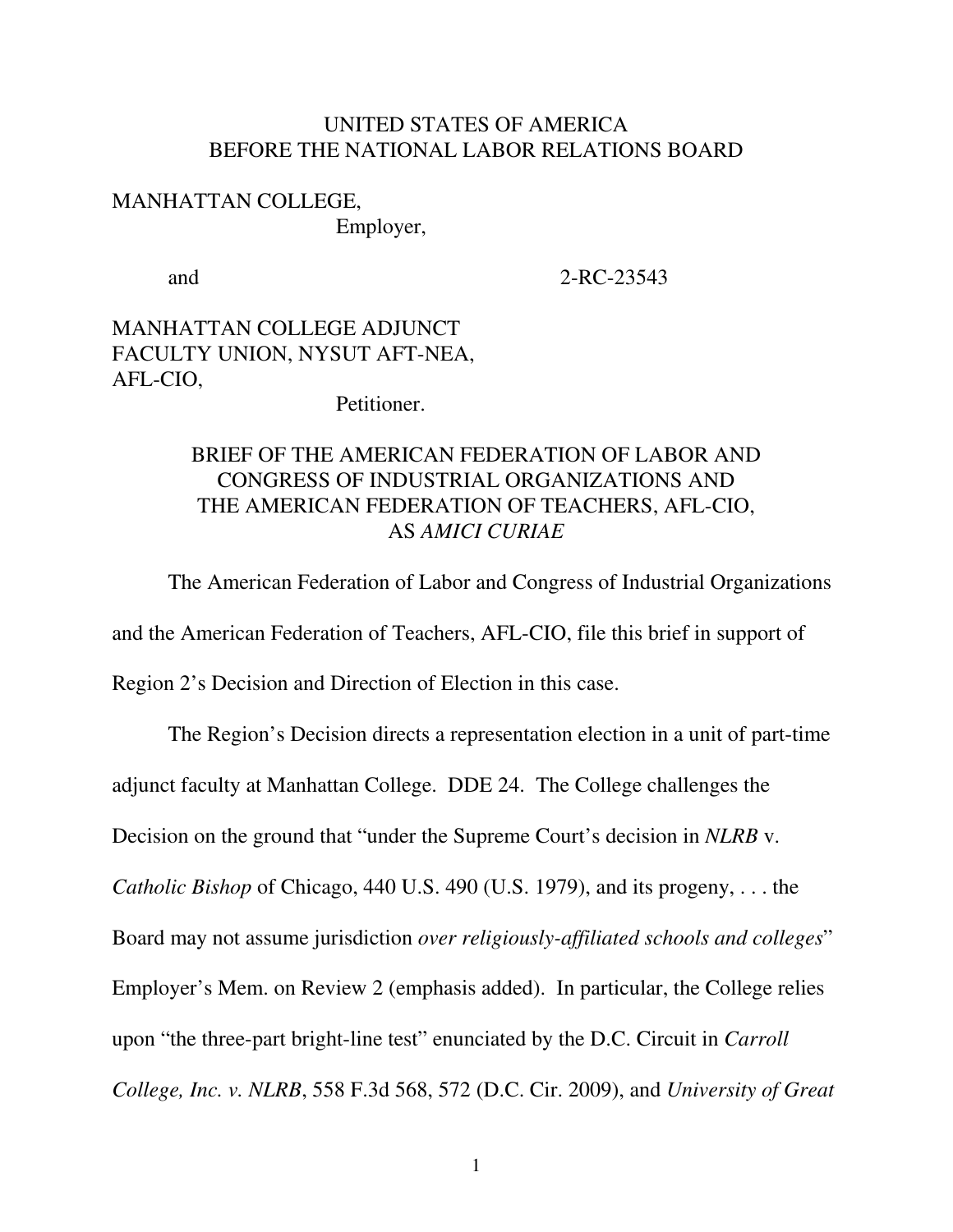*Falls v. NLRB*, 278 F.3d 1335, 1344-45 (D.C. Cir. 2002). Employer's Mem. on Review 32. *See id*. at 32-43. 1

The D.C. Circuit's three-part test rests on a fundamental misreading of *Catholic Bishop*. The court of appeals misreads *Catholic Bishop* as "hold[ing] that the NLRB lacks jurisdiction over *church-operated schools*." *Carroll College, Inc. v. NLRB*, 558 F.3d 568, 571 (D.C. Cir. 2009) (emphasis added). Based on that misunderstanding, the D.C. Circuit concluded that it was necessary to derive a "test for determining whether *a school* is beyond Board jurisdiction" that would not require "trolling through the beliefs of schools, making determinations about their religious mission, and that mission's centrality to the 'primary purpose' of the school." *Id*. at 571-72 (brackets, quotation marks and citation omitted).

Rather than adopt the D.C. Circuit's test, we submit that the Board should

<sup>1</sup> The D.C. Circuit's three-part test provides that "[a] school is exempt from NLRB jurisdiction if it (1) holds itself out to students, faculty and the community as providing a religious educational environment; (2) is organized as a nonprofit; and (3) is affiliated with, or owned, operated, or controlled, directly or indirectly, by a recognized religious organization, or with an entity, membership of which is determined, at least in part, with reference to religion." *Carroll College*, 558 F.3d at 572 (quotation marks and citations omitted). Since virtually all private colleges are nonprofit and even the barest of religious "affiliation alone" will serve to satisfy the third prong, *id*. at 574, in application the test boils down to whether a college "holds itself out . . . as providing a religious educational environment." *See Great Falls,* 278 F.3d at 1344 (identifying this as the "far more useful inquiry" on the theory that "such public representations serve as a market check . . . on institutions falsely identify[ing] themselves as religious merely to obtain exemption from the NLRA").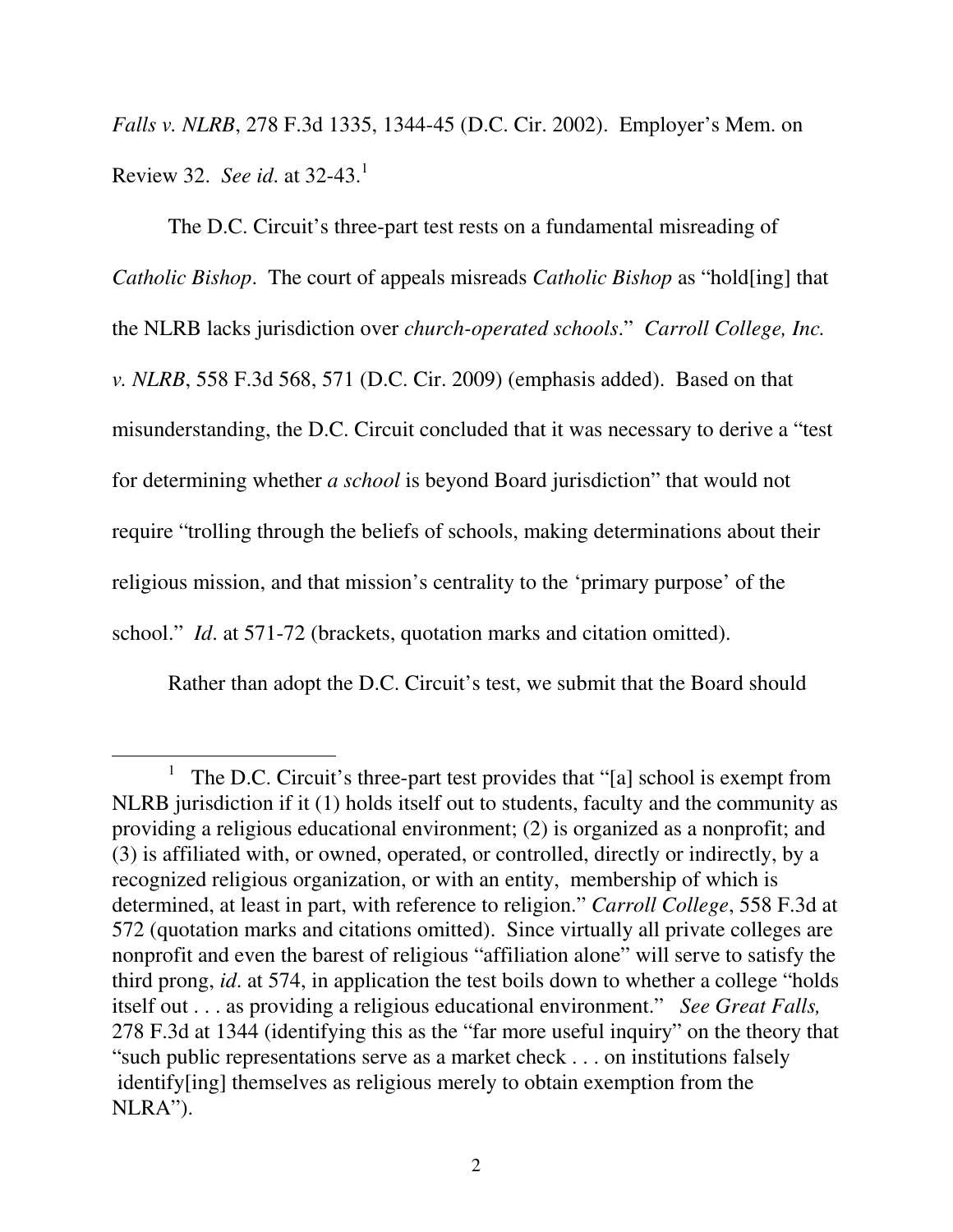clarify that, under *Catholic Bishop*, the determinative question is *not* whether a particular college is religious in nature but whether the faculty members in the petitioned-for unit perform a religious function. As we now demonstrate, focusing on the function performed by the faculty members faithfully carries out the *Catholic Bishop* decision while avoiding the entanglement problems perceived by the D.C. Circuit.

1. *Catholic Bishop* addressed "[w]hether *teachers* in schools operated by a church to teach both religious and secular subjects are within the jurisdiction granted by the National Labor Relations Act." 440 U.S. at 491 (emphasis added). *Id.* at 500 ("whether Congress intended the Board to have jurisdiction over teachers in church-operated schools"). *Catholic Bishop* involved teachers in "parochial schools," and the Court considered it highly pertinent that "[r]eligious authority necessarily pervades the school system." *Id*. at 501. With the "teacher[s] under religious control and discipline," the Court found that "the separation of the religious from the purely secular aspects of pre-college education" would be impossible. *Ibid*. (quotation marks and citations omitted). "[R]ecogniz[ing] the critical and unique role of the teacher in fulfilling the mission of a church-operated school," the Court concluded that there was "no escape from conflicts flowing from the Board's exercise of jurisdiction over teachers in church-operated schools and the consequent serious First Amendment questions that would follow." *Id*. 504.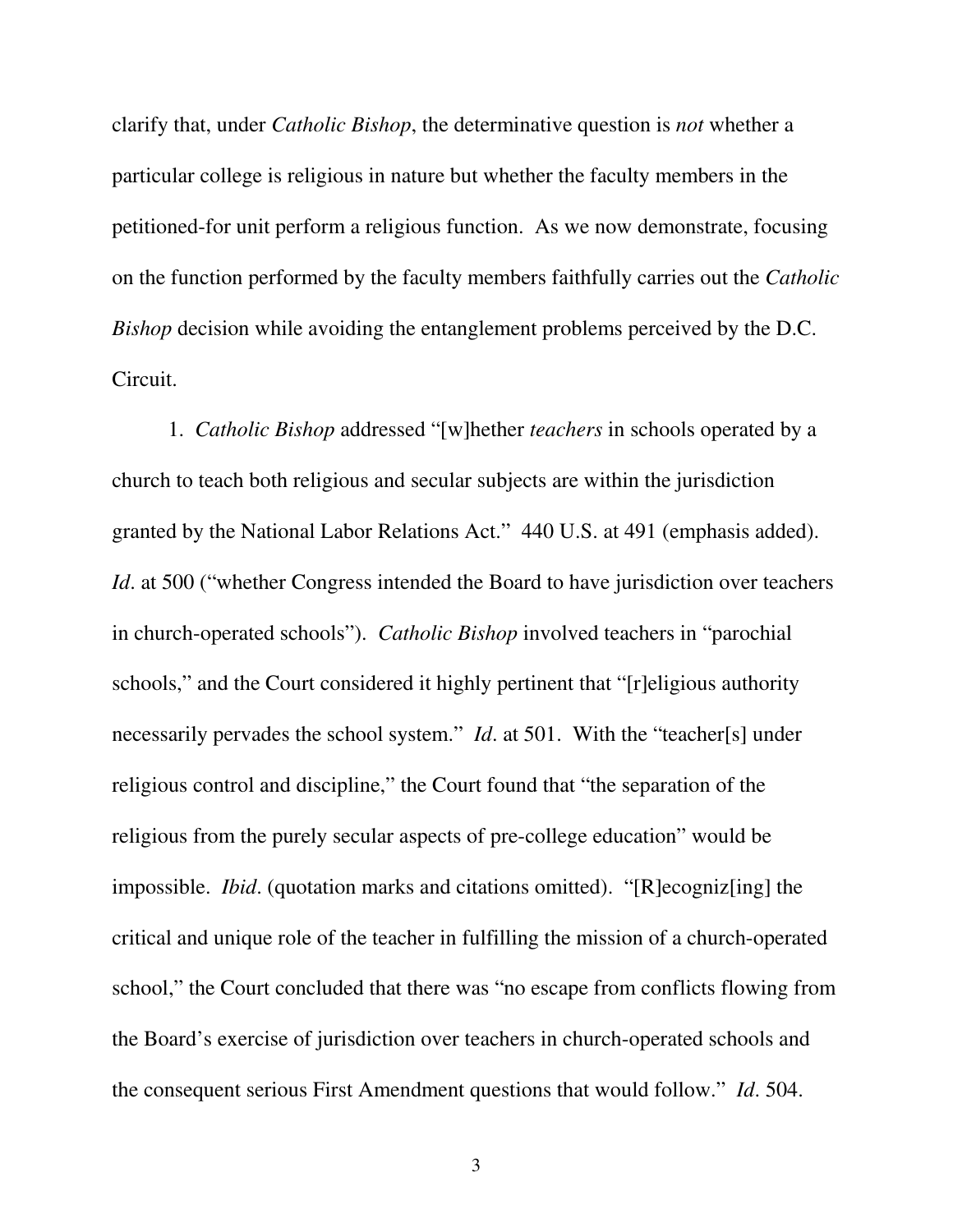In sum, *Catholic Bishop* held that "the Board [does not] have jurisdiction over teachers" in "parochial schools" where "[r]eligious authority necessarily pervades the school system" and the teachers are "under [such] religious control and discipline" that "the separation of the religious from the purely secular aspects of pre-college education" would be impossible. 440 U.S. at 500-01 & 504.

There are thus two highly pertinent aspects of the *Catholic Bishop* decision. First, *Catholic Bishop* holds that the Board does not have jurisdiction over *teachers* at parochial schools; the decision does *not* "exclude church-operated schools, as entire units, from the coverage of the NLRA." *NLRB v. Hanna Boys Center*, 940 F.2d 1295, 1301 (9th Cir. 1991). "Both the rationale and the language of the *Catholic Bishop* opinion accordingly support the limitation of its holding to the employment relationship between church-operated schools and its teachers." *Id*. at 1302. Second, *Catholic Bishop* excludes from the Board's jurisdiction only those teachers who are under an "obligation . . . to imbue and indoctrinate the student body with the tenets of a religious faith." *NLRB v. Bishop Ford Cent. Catholic High School*, 623 F.2d 818, 822 (2d Cir. 1980). "It is the commitment of the faculty to religious values no matter what subject in the curriculum is taught and the obligation to propagate those values which provides the risk of entanglement." *Ibid*. *Accord Denver Post of the Nat'l Soc. of the Volunteers of America v. NLRB*, 732 F.2d 769, 772 (10th Cir. 1984).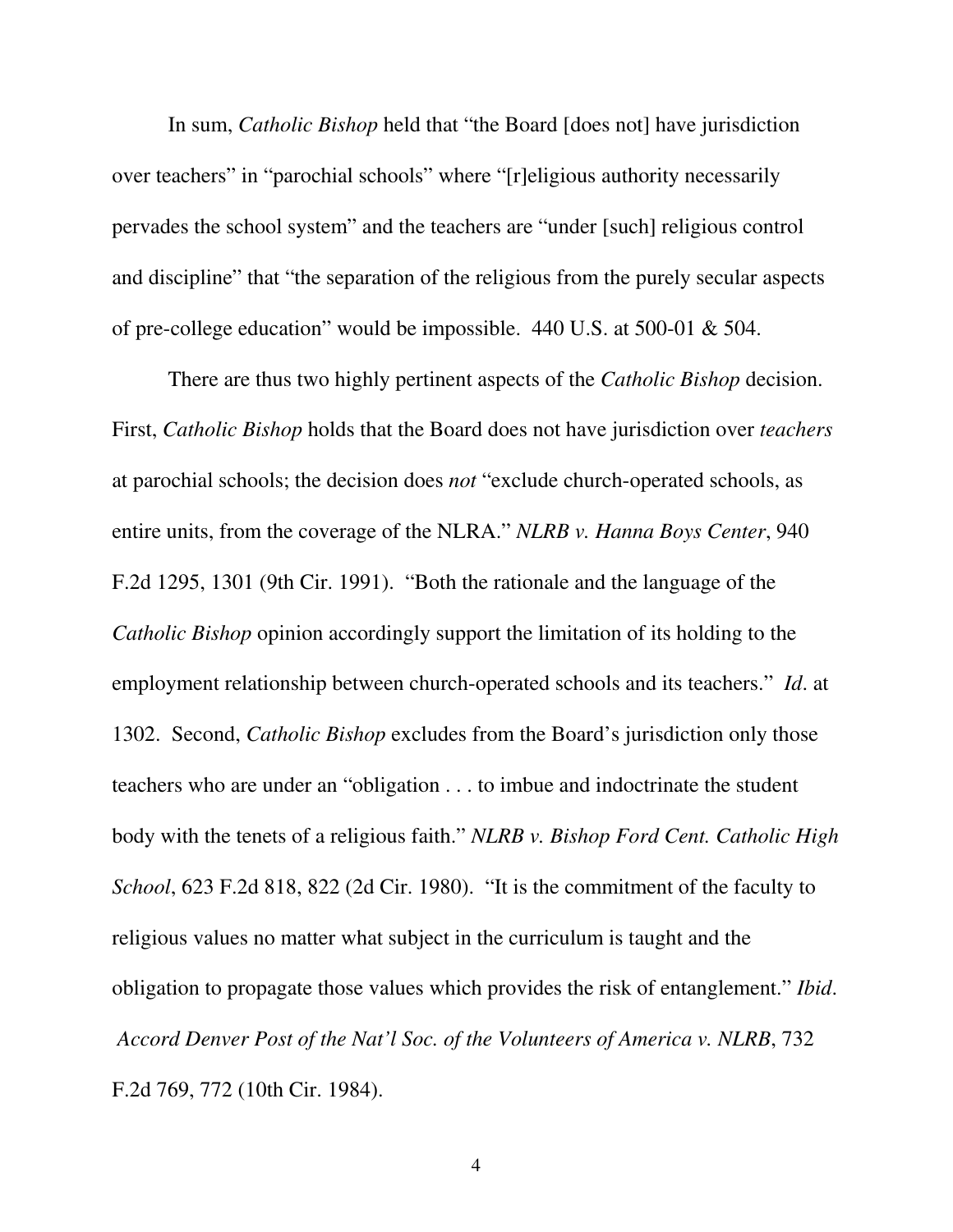Given these two aspects of the decision, the proper focus in determining whether a unit of employees is excluded from the Board's jurisdiction under *Catholic Bishop* is *not* whether the employer "is a religious institution" but whether the "function" performed by the employees at issue is "one of religious education." *The Salvation Army*, 345 NLRB 550, 550 (2005).

2. Before returning to the correct application of *Catholic Bishop*, it bears emphasis that, as a matter of plain statutory language, "faculty members employed at institutions of higher learning have long been considered 'professional employees' protected by the Act." *David Wolcott Kendall Mem. School of Design v. NLRB*, 866 F.2d 157, 160 (6th Cir. 1989). *See* 29 U.S.C. § 152(12) ("professional employees" are those "engaged in work [] predominantly intellectual and varied in character . . . involving the consistent exercise of discretion and judgment . . . [and] learning customarily acquired by a prolonged course of specialized intellectual instruction and study in an institution of higher learning"). Thus, the question here is not whether the faculty members at issue come within the statutory definition of covered "employees" but whether the First Amendment concerns identified in *Catholic Bishop* justify excluding these faculty members from coverage of the Act.

The Board initially took the position that "*Catholic Bishop* applies only to parochial elementary and secondary schools" and does not apply at all to college

5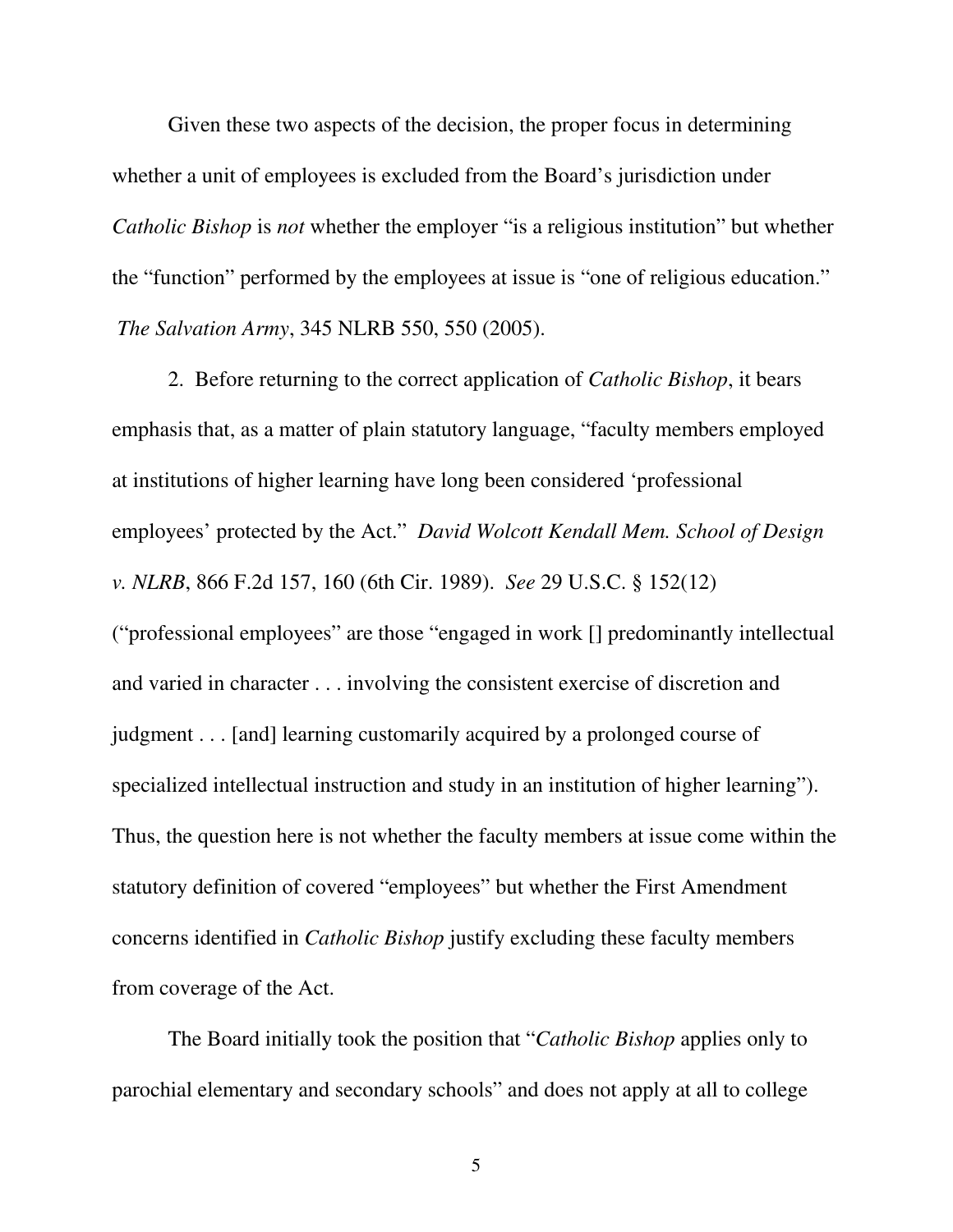faculty. *Barber-Socita College, Inc.*, 245 NLRB 406, 406 (1979). In so holding, the Board relied upon the Supreme Court's observation that "there are generally significant differences between the religious aspects of church-related institutions of higher learning and parochial elementary and secondary schools." *Ibid*. quoting *Tilton v. Richardson*, 403 U.S. 672, 685 (1971). In particular, the Board relied upon the Court's statement that, "[s]ince religious indoctrination is not a substantial purpose or activity of these church-related colleges and universities, there is less likelihood than in primary and secondary schools that religion will permeate the area of secular education." *Ibid*. quoting *Tilton*, 403 U.S. at 687.

In *St. Joseph's College*, 282 NLRB 65, 68 (1986), the Board announced that it would henceforth apply *Catholic Bishop* to church-related colleges "on a case-bycase basis." While recognizing "that significant differences exist between colleges and universities on the one hand, and secondary and primary schools on the other," the Board observed that some colleges "exhibit[] many characteristics of a school which is truly church-oriented within the meaning of *Catholic Bishop*." *Id*. at 68 & n. 10. In concluding "that the Board's assertion of jurisdiction here 'presents a significant risk that the First Amendment will be infringed[,]' *Catholic Bishop*, 440 U.S. at 502," the *St. Joseph College* Board relied "particularly [on] . . . the College's requirement that faculty members conform to Catholic doctrine and agree on hire 'to promote the objectives and goals . . . of the Sisters of Mercy of Maine'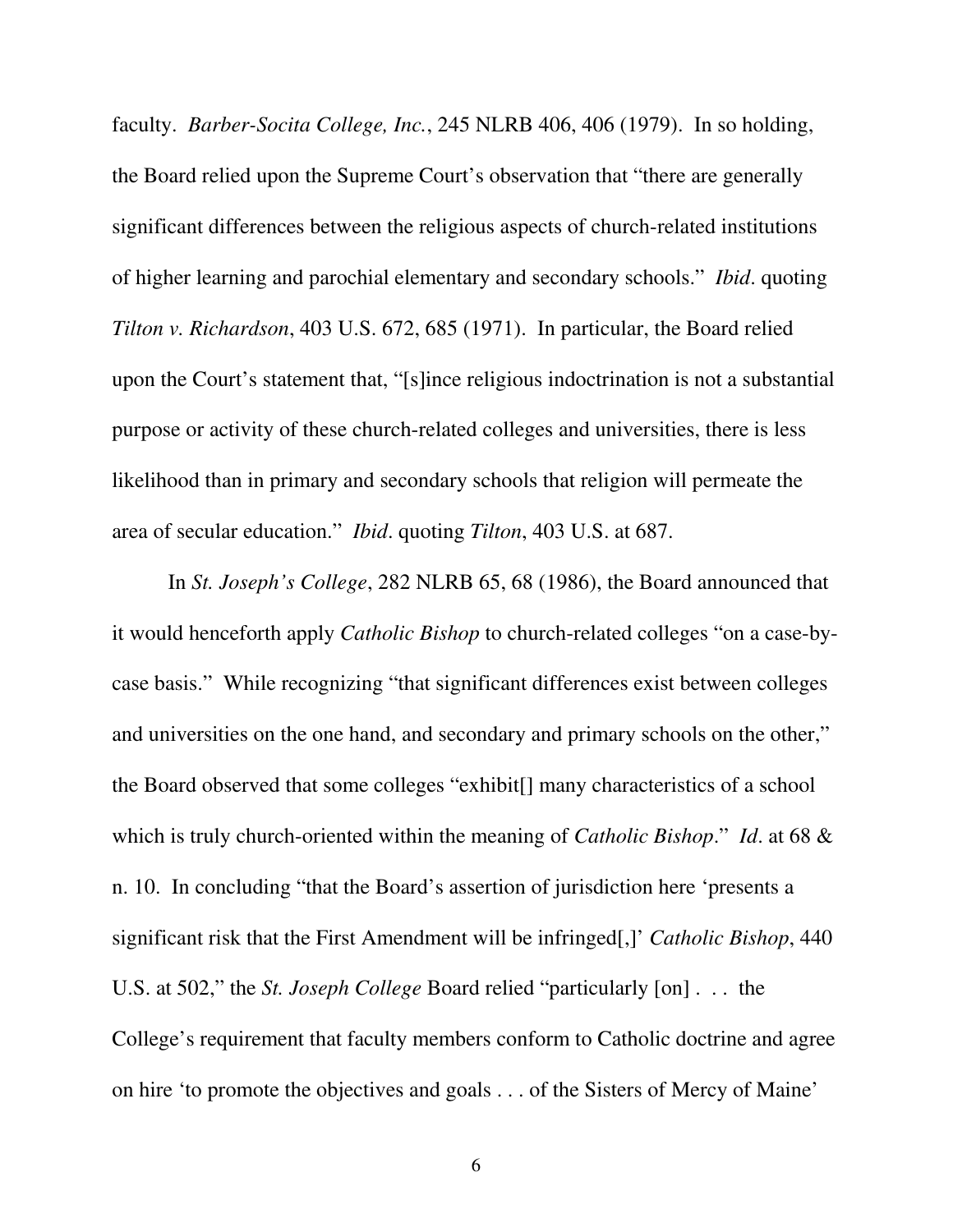not merely the objectives and goals of the College itself." *Id*. at 68. "The pervasiveness of the Order's influence on the teaching of the College, even as to subjects commonly viewed as secular" created a substantial risk that taking jurisdiction over the St. Joseph College faculty would "involve the Board in an 'inquiry into the good faith of a position asserted by the clergy-administrators' in the resolution of common unfair labor practices involving discipline or discharge, a result clearly disapproved of by the Court in *Catholic Bishop*, 440 U.S. at 502." *Ibid*.

In the next case to apply *Catholic Bishop* in the higher education setting, the Board did assert jurisdiction over a unit of teaching faculty based on the finding that "the absence of a requirement that the faculty propagate or conform to a particular religious faith significantly diminishes any risk of impermissible constitutional infringement posed by asserting jurisdiction." *Livingston College*, 286 NLRB 1308, 1310 (1987). The *Livingston College* Board emphasized that "the fact that faculty members are not required to conform to AME [church] doctrine or promote the ideals and objectives of the AME Church" was "[o]f more significance" than whether the College itself "ha[d] a religious mission." *Id*. at 1309.

In the two higher education decisions overruled by the D.C. Circuit, however, the Board used language suggesting that the question is whether "*an entity* is . . . exempt from Board jurisdiction under *Catholic Bishop*," *Carroll*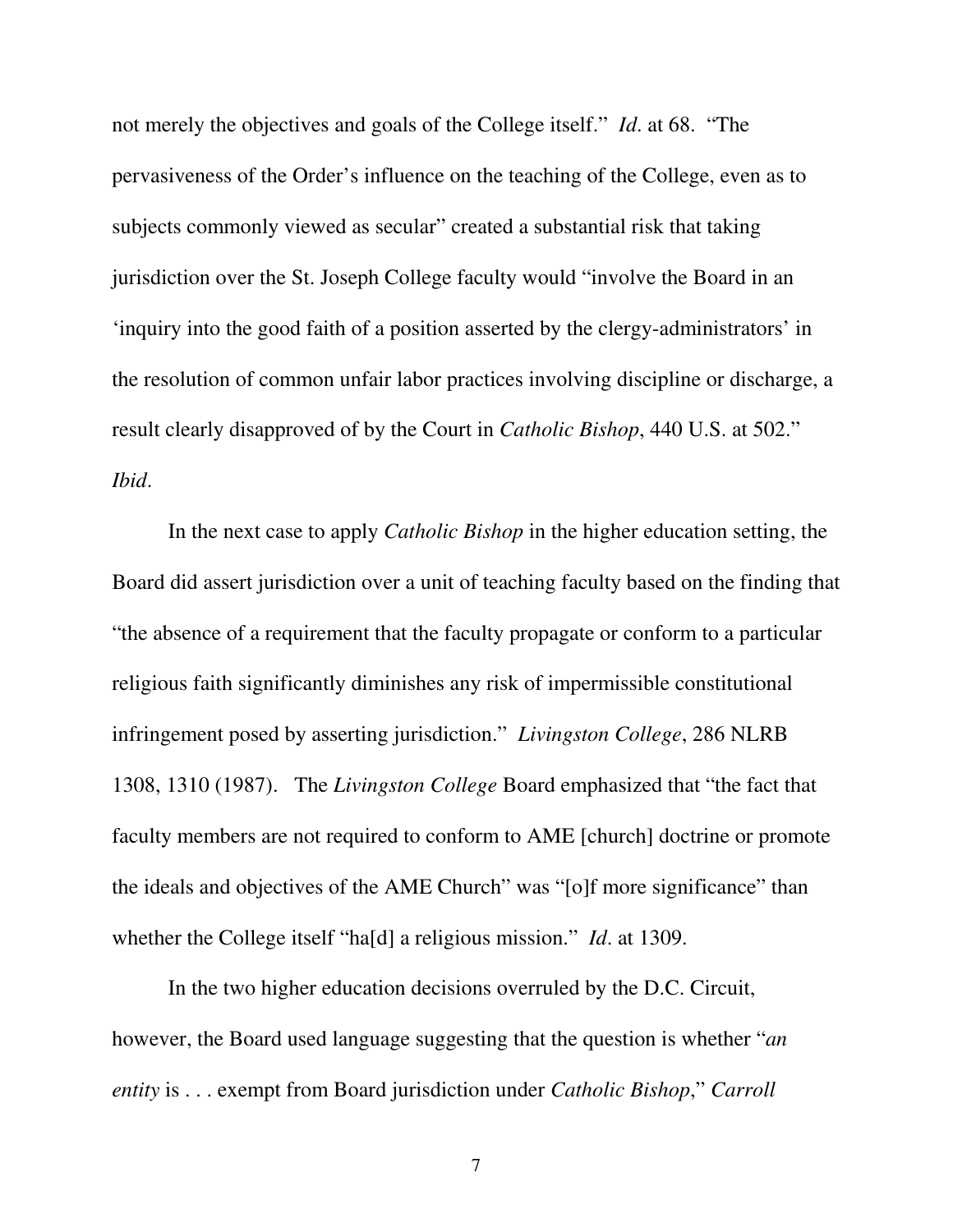*College, Inc.*, 345 NLRB 254, 257 (2005)(emphasis added), and that the answer to that question turns on whether "the *school*'s purpose and function was the propagation of a religious faith," *University of Great Falls*, 331 NLRB 1663, 1665  $(2000)$  (emphasis added).<sup>2</sup> These formulations caused the D.C. Circuit to conclude that the relevant question is "whether a school is beyond Board jurisdiction" and that to answer this question the Board "troll[ed] through the beliefs of schools, making determinations about their religious mission, and that mission's centrality to the 'primary purpose' of the school." *Carroll College*, 558 F.3d at 571-72 (brackets, quotation marks and citation omitted). It is imperative that the Board correct the D.C. Circuit's misunderstanding by clearly explaining, once again, that *Catholic Bishop* does *not* "exclude church-operated schools, as entire units, from the coverage of the NLRA," *Hanna Boys Center*, 940 F.2d at 1301. *See, e.g., The Salvation Army*, 345 NLRB at 550; *Hanna Boys Center*, 284 NLRB 1080, 1083 (1987); *Jewish Day School*, 283 NLRB 757, 761 n. 48 (1987).

3. Under *Catholic Bishop*, the determinative question is whether the teachers at issue play a sufficiently "critical and unique role . . . in fulfilling the mission of a church-operated school" that there is a real "danger that religious doctrine will

 $2<sup>2</sup>$  At the same time, the Board continued to treat as a "particularly" significant" the fact that "the college's faculty members were not required to conform to Church doctrine or promote the Church's ideals." *Ibid*.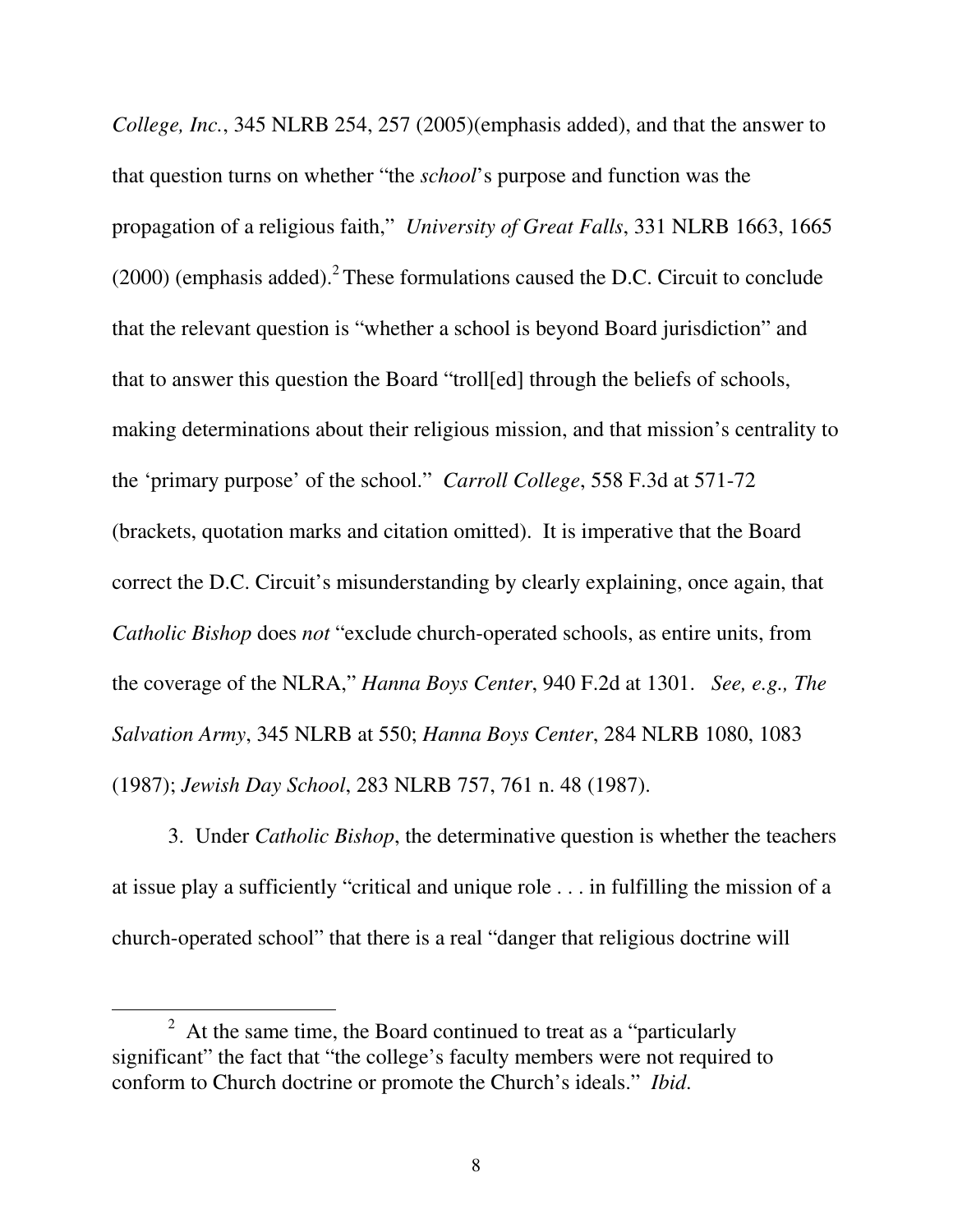become intertwined with secular instruction." *Catholic Bishop*, 440 U.S. at 501. If the faculty members are not "under religious control and discipline," there is not a "danger that religious doctrine will become intertwined with secular instruction" and the Board need not decline jurisdiction in order to "avoid entanglement with the religious mission of the school." *Id*. at 501-02. There is no reason for the Board to go beyond "the role played by the teachers," *id*. at 501, because if the faculty members are not obligated "to imbue and indoctrinate the student body with the tenets of a religious faith," *Bishop Ford Cent. Catholic High School*, 623 F.2d at 822, their "function . . . is not one of religious education," and it is legally irrelevant whether the college "is a religious institution," *The Salvation Army*, 345 NLRB at 550.

As a general matter, the "process of inquiry[ing]" into the role played by faculty at a religious college will *not* "impinge on rights guaranteed by the Religious Clauses." *Catholic Bishop*, 440 U.S. at 502. "Many church-related colleges and universities are characterized by a high degree of academic freedom . . . ." *Tilton*, 403 U.S. at 686. It is very much to the point that these colleges have an interest in publicly proclaiming their respect for academic freedom. "[B]y their very nature, college and postgraduate courses tend to limit the opportunities for sectarian influence by virtue of their own internal disciplines." *Ibid*. "While public religious identification [may] attract some students and faculty to the

9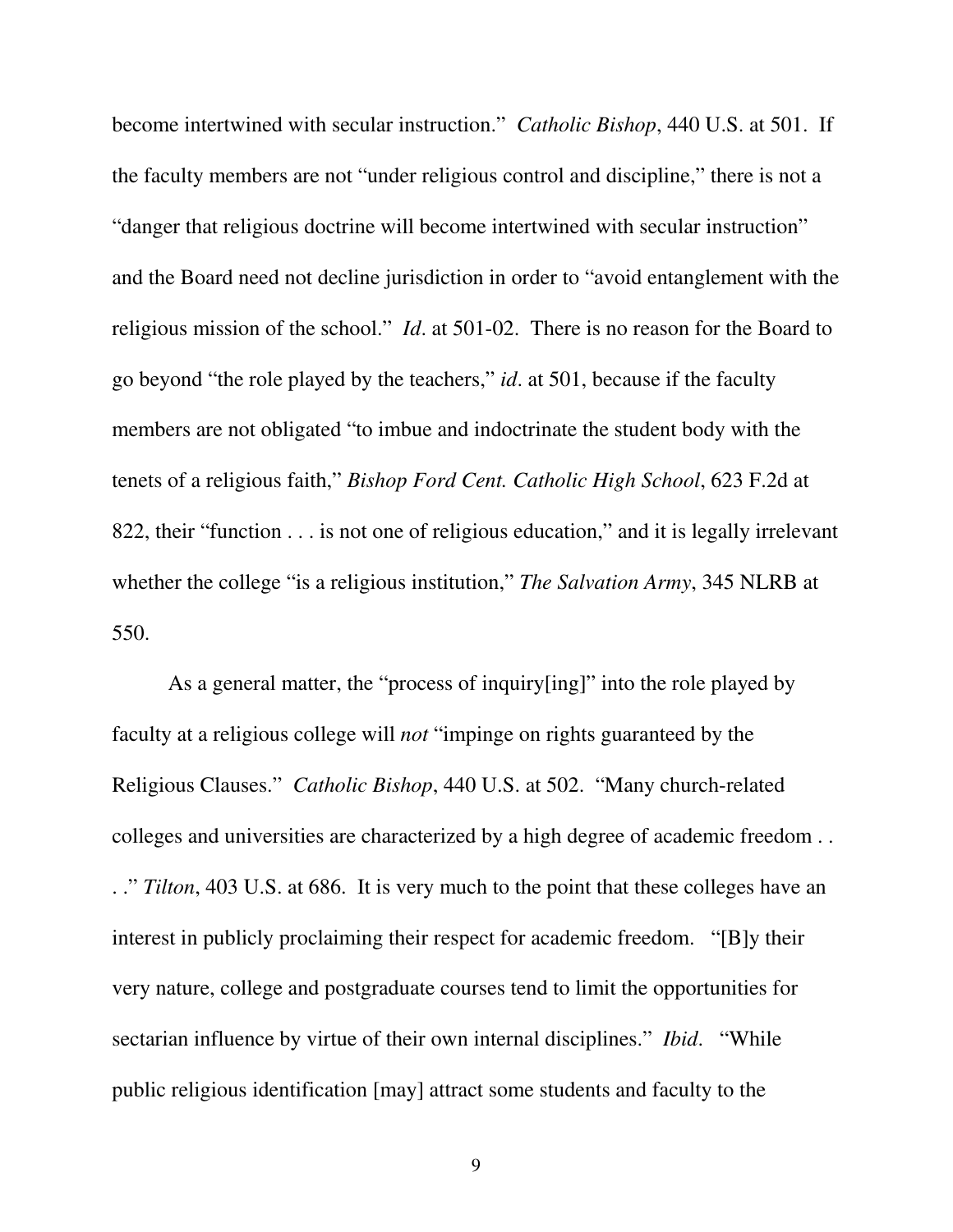institution," *Great Falls*, 278 F.3d at 1344, most prospective students and faculty would be put off by any suggestion that "sectarian influence" could cause secular "courses" to be taught in ways that contradict "their own internal disciplines," *Tilton*, 403 U.S. at 686. Thus, even "an institution [that] holds itself out to the public as religious," *Great Falls*, 278 F.3d at 1344, is likely to also hold itself out as being "characterized by a high degree of academic freedom," *Tilton*, 403 U.S. at 686. *See* American Association of University Professors*, 1940 Statement of Principles on Academic Freedom and Tenure with 1970 Interpretive Comments*, 1970 Interpretive Comments note 3 ("Most church-related institutions no longer need or desire the [religion-based] departure from the principle of academic freedom implied in the 1940 *Statement*, and we do not now endorse such a departure." $\cdot$ .<sup>3</sup> This case illustrates the point well.

Manhattan College itself states that "the mission of the College . . . is strikingly different from that of the parochial schools and Catholic high schools where indoctrination in the faith and insistence on religious observance is seen as part of their mission." DDE 13. Contrasting its mission with that of the parochial schools, Manhattan College proclaims that it "must first be a college with characteristic academic freedom for teachers to pursue research and to present the

<sup>3</sup> Available at http://www.aaup.org/AAUP/pubsres/policydocs/contents/ 1940statement.htm.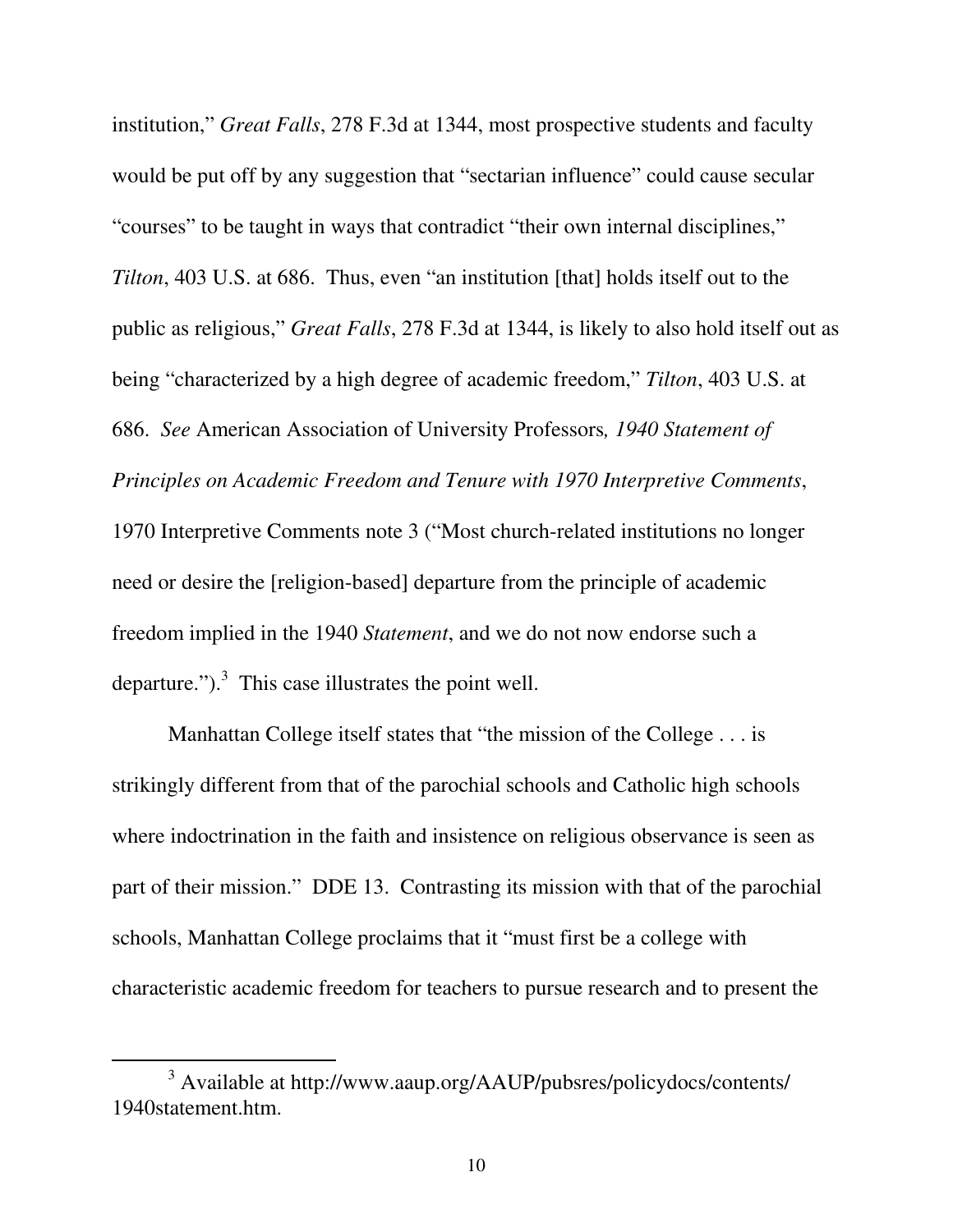truth as they see it with critical and professional objectivity." *Ibid.* As the College explains, its "long-standing tradition of no religious test for admission or employment[] made the College eligible for aid from New York State under the Bundy Law." *Id.* at 12. And, the College's assurances that it is "neither controlled by the state or the Church" make it eligible to be "an accredited institution of higher learning in New York State and recognized by the Middle States Association of Colleges and Schools." *Id*. at 14.

In short, determining that the Manhattan College faculty, including the parttime faculty at issue here, are left free of religious influence does not require any intrusive inquiry into the religious nature of the college. The College itself proclaims this to be the case. All the Board needs to do is take the College at its word.

The part-time faculty in the petitioned for unit at Manhattan College are under *no* "obligation . . . to imbue and indoctrinate the student body with the tenets of a religious faith." *Bishop Ford Cent. Catholic High School*, 623 F.2d at 822. That being so, there are no First Amendment grounds for treating the part-time faculty as exempt from the NLRB's jurisdiction, and Region 2's Decision and Direction of Election should be sustained.

11